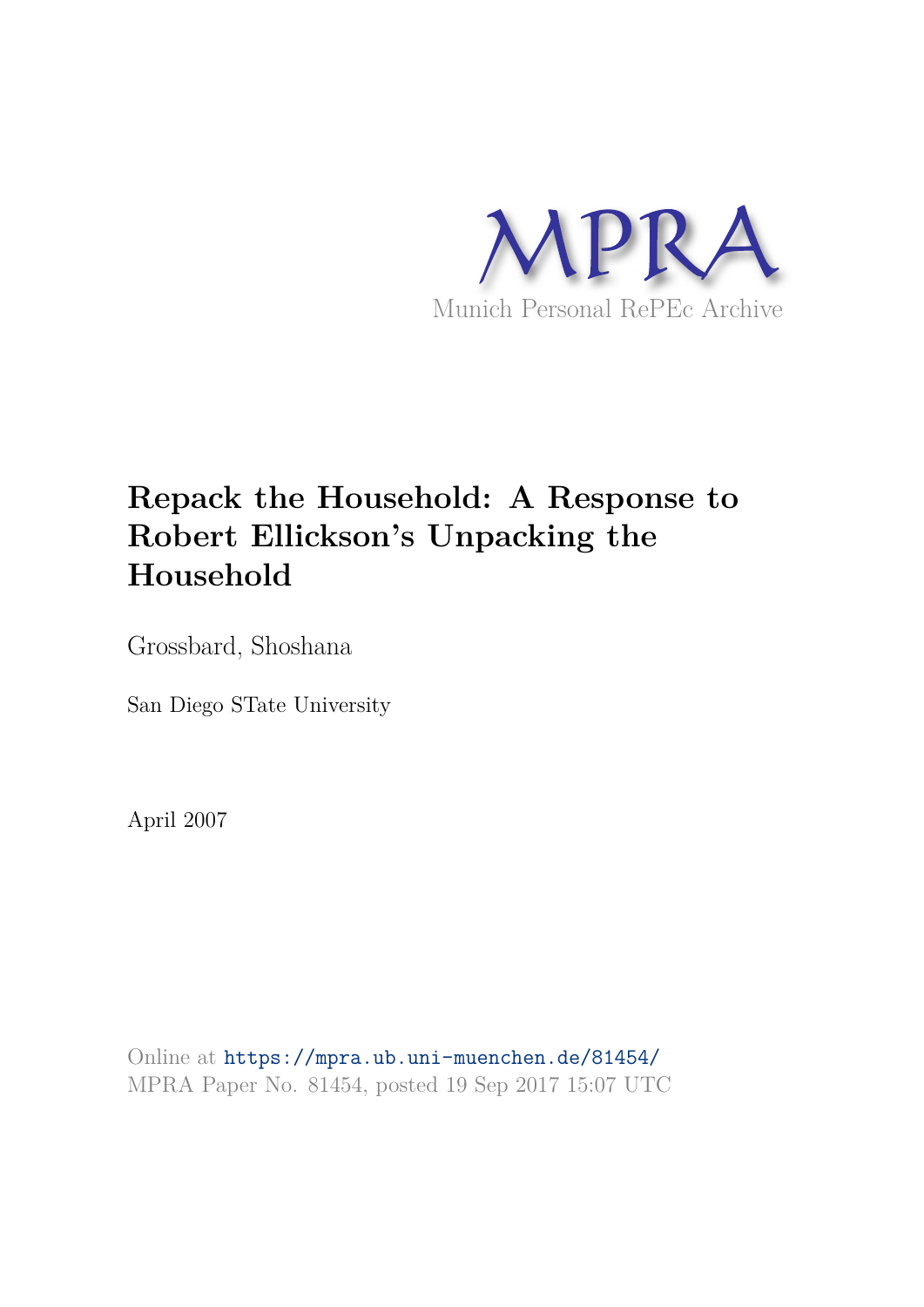Shoshana Grossbard

## Repack the Household: A Response to Robert Ellickson's *Unpacking the Household*

This is a slightly edited version of a comment that was published in the *Yale Law Journal Pocket Edition* in April 2007.

JEL codes: K11, K36, R21, J1, J12

Abstract

*I challenge the notion that households can be reduced to housing units. Ellickson, a law professor, overemphasized the desirability of ownership from the perspective of capital accumulation. Ownership is also important to the household members who do the work that maintains the household, including production of meals, homemaking, childcare, eldercare, and other essential functions of households. Discouraging home ownership by those who manage the details of such essential activities, and who need more rather than fewer incentives to engage in household production, is placing more nails in the coffin of advanced industrialized societies.* 

In the United States and many other industrialized countries, there is much concern that younger generations fail to invest the amount of household production time that is needed for society to reproduce itself and for children to receive the education that will make them into productive citizens.1 In either instance, levels of household production of socially desirable goods and services may be suboptimal.2 Robert Ellickson's

**<sup>1.</sup>** According to the CIA, it was estimated in 2006 that 93 countries out of 222 had total fertility rates below the rate of 2.1 necessary for society to reproduce itself. The United States had a total fertility rate of 2.09. *See* CIA, The World Factbook, Rank Order: Total **Fertility** Rate, Rate, https://www.cia.gov/cia/publications/factbook/rankorder/2127rank.html (last visited April 13, 2007).

**<sup>2.</sup>** For instance, from the perspective of younger workers contributing to social security systems, see Shirley Burggraf, *Marriage, Parental Investment, and the Macroeconomy*, *in* MARRIAGE AND THE ECONOMY: THEORY AND EVIDENCE FROM ADVANCED INDUSTRIALIZED SOCIETIES 318, 319 (Shoshana A. Grossbard-Shechtman ed., 2003).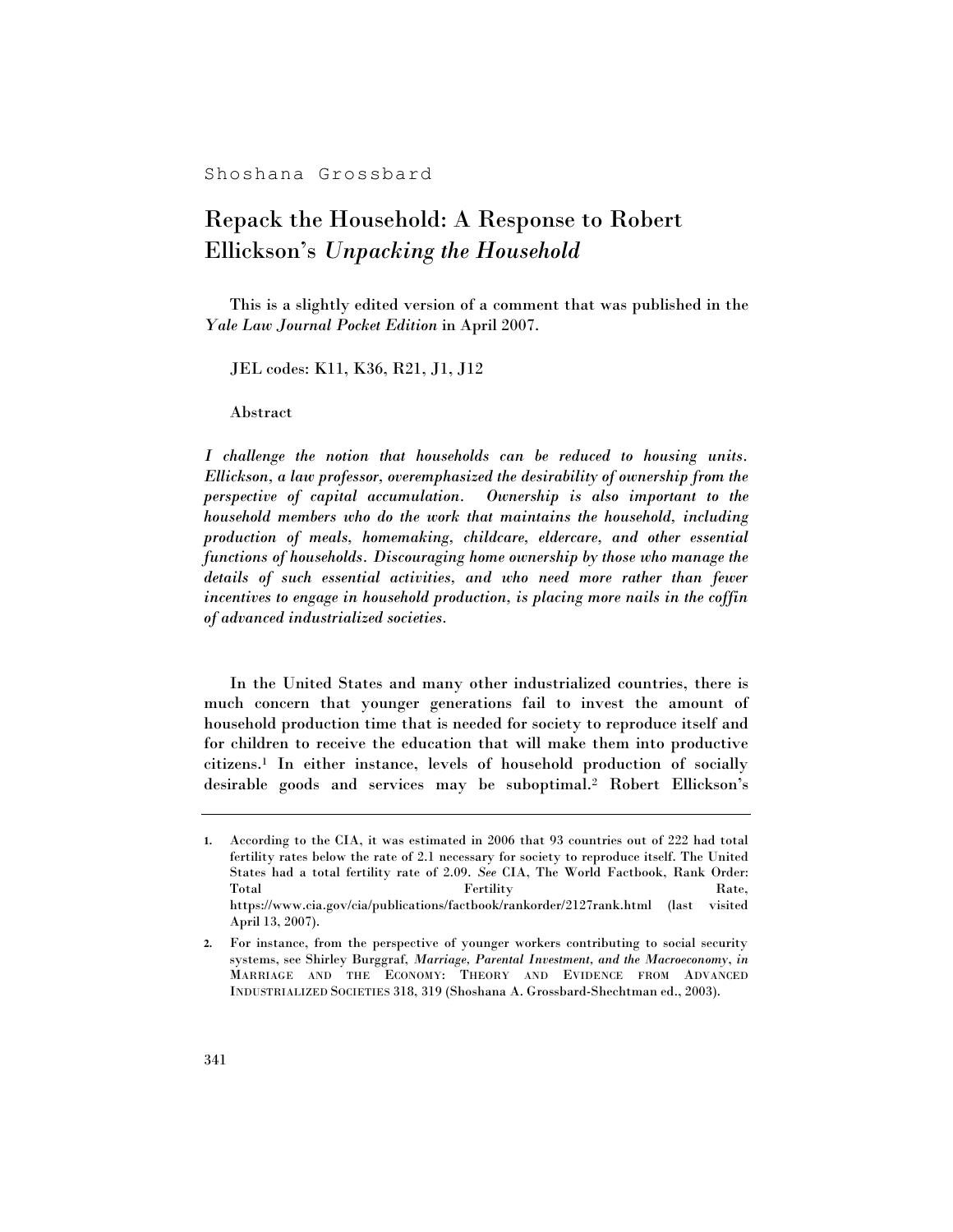emphasis on conditions optimal for capital supply,3 but not for the supply of household labor, could reinforce these trends and further discourage some socially desirable household production.

Ellickson's theme is that households can be "unpacked" in the sense that they can be restricted to a real estate dimension: he defines the household as a dwelling space where occupants usually sleep and share meals.4 Accordingly, much of his article is devoted to real estate issues, such as the distinction between occupant and owner, and the determinants of home ownership. I focus this Response on one of the article's major implications: the desirability of ownership by suppliers of capital.

One of Ellickson's goals is to facilitate the selection of a preferred governance system for the household, including a system that optimally allocates ownership (that is, rights to make residual control decisions and receive residual financial flows). According to him, the following groups of people hold a stake in the household's economy and could potentially be granted ownership5: household members who supply household labor; household members who contribute equity (in cash or in kind); and contributors of capital and labor from outside the household. Together, these four groups produce the shelter and meals that are mostly consumed by the household's occupants. Minimization of transaction costs leads Ellickson to eliminate outsiders as optimal owners. That leaves two groups of potential owners: household members who supply capital, and those who supply labor.

In arguing the advantages of conferring household ownership on the suppliers of at-risk capital, Ellickson uses the example of a "sitcom household" composed of five occupants: Dad, a widower; Granny, Dad's widowed mother; Maureen, Dad's divorced daughter; Chip, Maureen's young son; and Nadia, whom Maureen has hired to serve as a live-in nanny for Chip.

Ellickson offers four reasons why household members who contribute at-risk capital are more optimally suited for household ownership than

**<sup>3.</sup>** Robert C. Ellickson, *Unpacking the Household: Informal Property Rights Around the Hearth*, 116 YALE L.J. 226 (2006), *available at* http://yalelawjournal.org/116/2/226\_ robert\_c\_ellickson.html.

**<sup>4.</sup>** Robert C. Ellickson, *Unpacking the Household: Informal Property Rights Around the Hearth*, 116 YALE L.J. 226, 230 (2006), *available at* http://yalelawjournal.org/116/2/ 226\_robert\_c\_ellickson.html.

**<sup>5.</sup>** According to Ellickson, the term "stakeholder" was recommended by Robert Pollak; Ellickson uses the term "patron" to describe any party who transacts with a business firm. Robert C. Ellickson, *Unpacking the Household: Informal Property Rights Around the Hearth*, 116 YALE L.J. 230, 280 n.203 (2006), *available at* http://yalelawjournal.org/116/2/ 226\_robert\_c\_ellickson.html.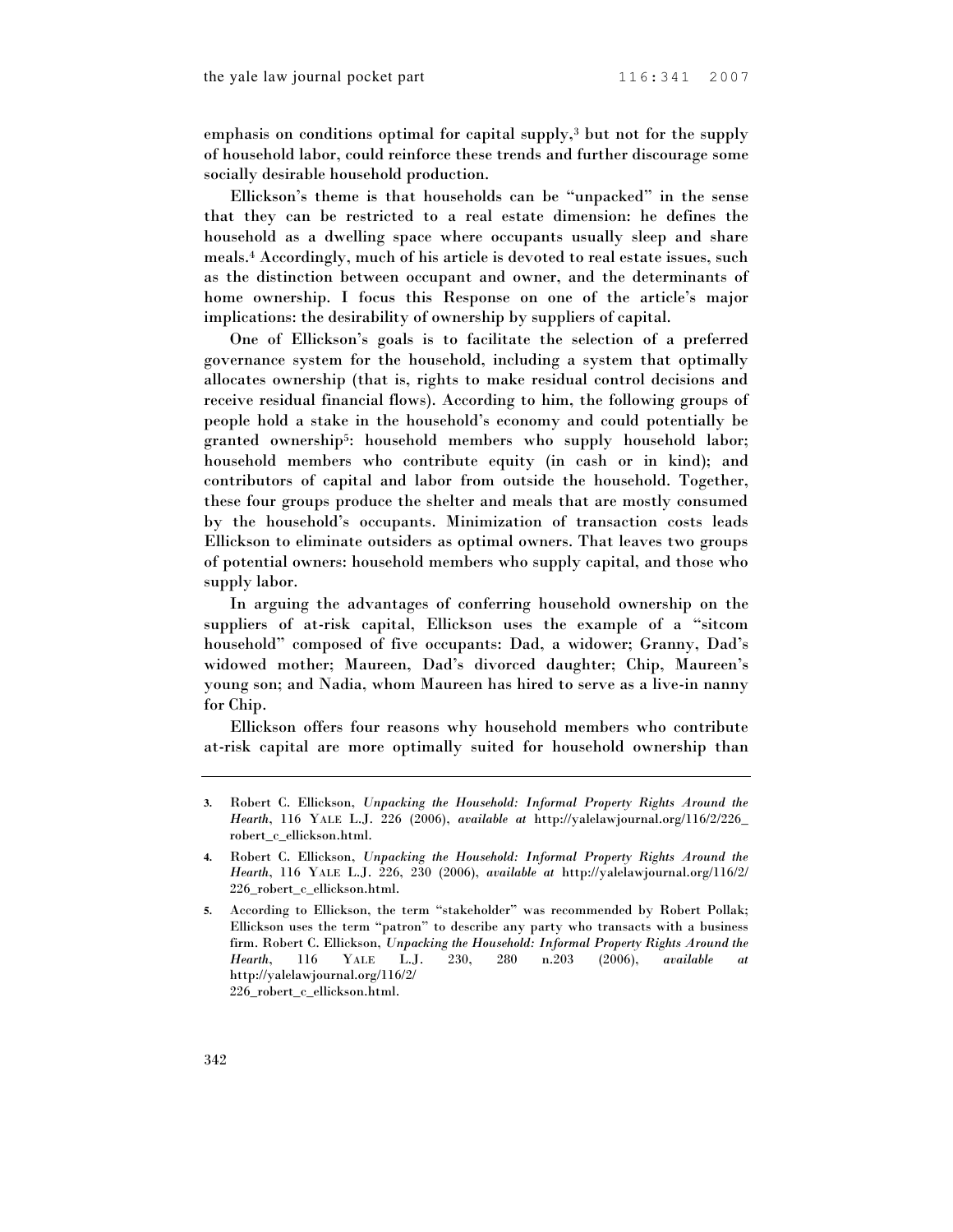suppliers of labor<sup>6</sup>: they tend to  $(1)$  be few in number and stable in identity; (2) bear risks better; (3) be more homogeneous in their interests; and (4) place high value on rights of control (because they are highly vulnerable to opportunism). Each reason, discussed in turn, is problematic.

The first reason why capital suppliers are a preferred type of owner is that a household's equity investors tend to be fewer than its occupants. The fewer the agents, the lower the coordination costs in decision-making. As a result, the two suppliers of equity in the sitcom household can make decisions more easily than its four adult occupants. Ellickson does not pursue this argument to smaller numbers of occupants. If two is better than four, is not one better than two? However, as recognized elsewhere in the article,7 it is possible that twosomes coordinate at low costs. Most households in the United States are owned by couples, and most homebuyers are couples.<sup>8</sup>

The second justification that Ellickson offers for ownership by capital suppliers is more problematic:

A risk-averse person is helped by the diversification of her combined holdings of human capital and financial capital. An occupant who has specialized and nontransferable skills in housework already is somewhat invested in the dwelling she occupies. Particularly if she has little financial capital, for reasons of diversification she may prefer not to have a share of the ownership of the residual financial claim in the same dwelling. Other less risk-averse patrons of the same household also likely would not want her to serve as an owner. For example, if Granny and Nadia were co-owners of the Sitcom House and neither had much in the way of savings, they might be

**<sup>6.</sup>** Robert C. Ellickson, *Unpacking the Household: Informal Property Rights Around the Hearth*, 116 YALE L.J. 226, 283-87 (2006), *available at* http://yalelawjournal.org/116/2/ 226\_robert\_c\_ellickson.html.

**<sup>7.</sup>** Robert C. Ellickson, *Unpacking the Household: Informal Property Rights Around the Hearth*, 116 YALE L.J. 226, 254-56 (2006), *available at* http://yalelawjournal.org/116/2/ 226\_robert\_c\_ellickson.html.

**<sup>8.</sup>** For instance, according to Ellickson, in 1980, almost 70% of Bucks County, Pennsylvania, deeds named a husband and wife as co-grantees. Robert C. Ellickson, *Unpacking the Household: Informal Property Rights Around the Hearth*, 116 YALE L.J. 226, 261 (2006), *available at* http://yalelawjournal.org/116/2/226\_robert\_c\_ellickson.html. According to a 2005 survey by the National Association of Realtors (NAR), 68% of all homebuyers were couples. *See id.* at 261 n.125.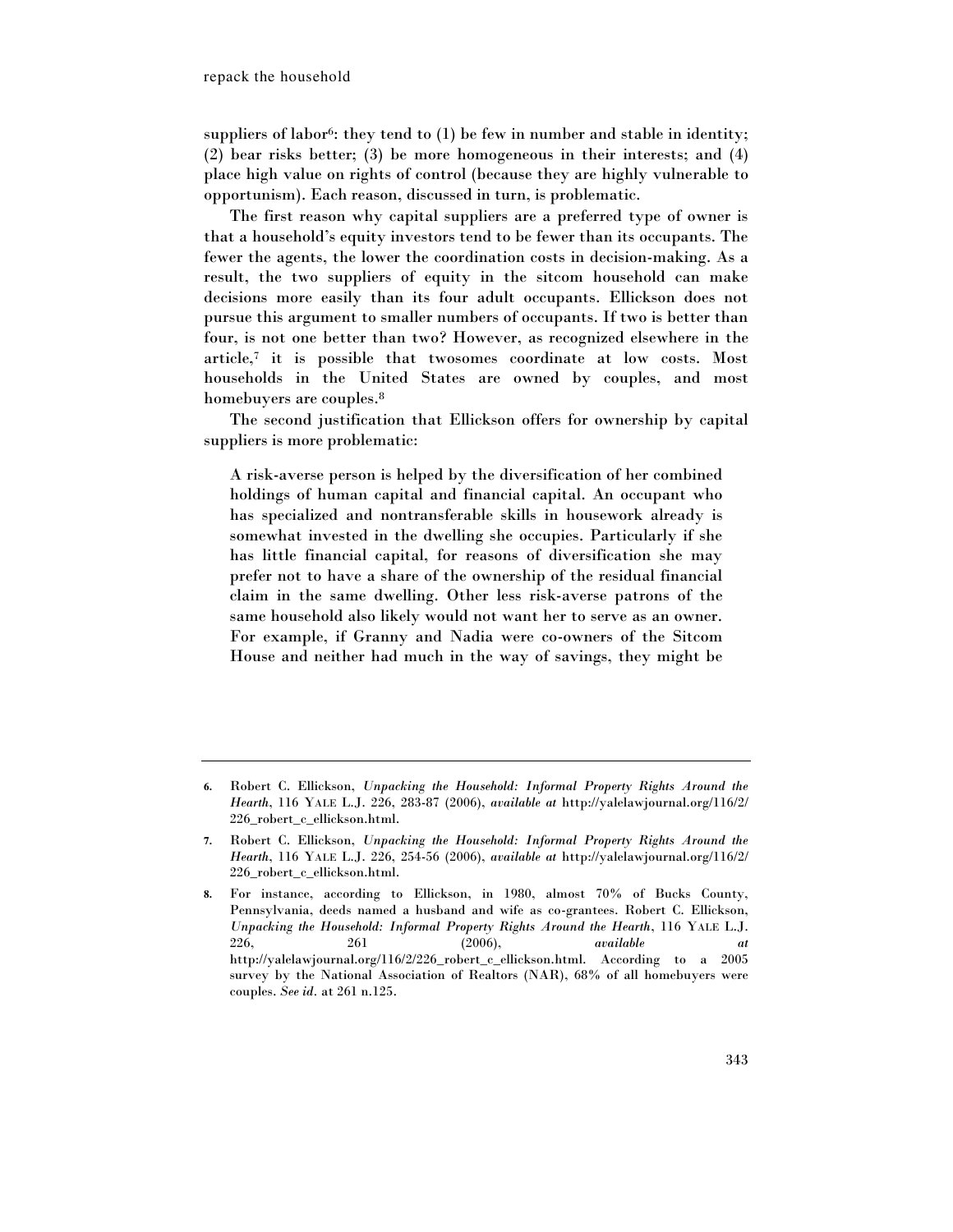overly cautious about taking on more household debt to finance the replacement of a leaking roof.<sup>9</sup>

This argument implies that if "Ozzie and Harriet" are married and occupy the same home, and they agree on a traditional gender-based division of labor, the leaking roof is more likely to be repaired if Ozzie owns the home by himself than if he and Harriet share ownership. She is likely to own less non-human capital than Ozzie, and more of her capital—possibly all of it—is likely to take the form of home-specific human capital. Were Dad and Nadia, the live-in nanny, to fall in love and marry, the argument implies that it is preferable for Dad to remain sole owner of the house. By contrast, consider "Bill and Hill," a hypothetical egalitarian couple who have invested little in home production skills, have equal earning power, and whose combined income and assets (besides the home) are comparable to those of Ozzie. They may be willing to take as much risk as Ozzie, assuming they have no costs of coordination. As I discuss further below, this explanation of home ownership is problematic because it fails to consider the incentives that motivate the supply of labor in the home.

 Homogeneity of interests, Ellickson's third justification for ownership by suppliers of capital, also implies that Bill and Hill couples are more suitable for joint home ownership than Ozzie and Harriet couples. Homogeneity of ownership interests facilitates the calculation of shares of ownership. "Capital contributions are especially easy to value," Ellickson writes. "This is not the case for labor inputs. . . . If labor were the residual claimant in the Sitcom household, for example, the occupants might wrangle over the fractional interests that, say, Maureen and Granny should be accorded."<sup>10</sup>

Similar considerations follow from Ellickson's fourth justification for ownership by suppliers of capital: vulnerability of suppliers of at-risk capital to opportunism by household workers and managers. Suppliers of capital are at-risk since "a household worker who feels exploited can exit immediately with most of her human capital in tow" and could subject an asset to "unduly high risks, say, by skimping on maintenance."11 Ellickson

**<sup>9.</sup>** Robert C. Ellickson, *Unpacking the Household: Informal Property Rights Around the Hearth* 116 YALE L.J. 226, 284 (2006), *available at* http://yalelawjournal.org/116/2/ 226\_robert\_c\_ellickson.html.

**<sup>10.</sup>** Robert C. Ellickson, *Unpacking the Household: Informal Property Rights Around the Hearth*, 116 YALE L.J. 226, 285 (2006), *available at* http://yalelawjournal.org/116/2/ 226\_robert\_c\_ellickson.html.

**<sup>11.</sup>** Robert C. Ellickson, *Unpacking the Household: Informal Property Rights Around the Hearth*, 116 YALE L.J. 226, 285-86 (2006), *available at* http://yalelawjournal.org/116/2/ 226\_robert\_c\_ellickson.html.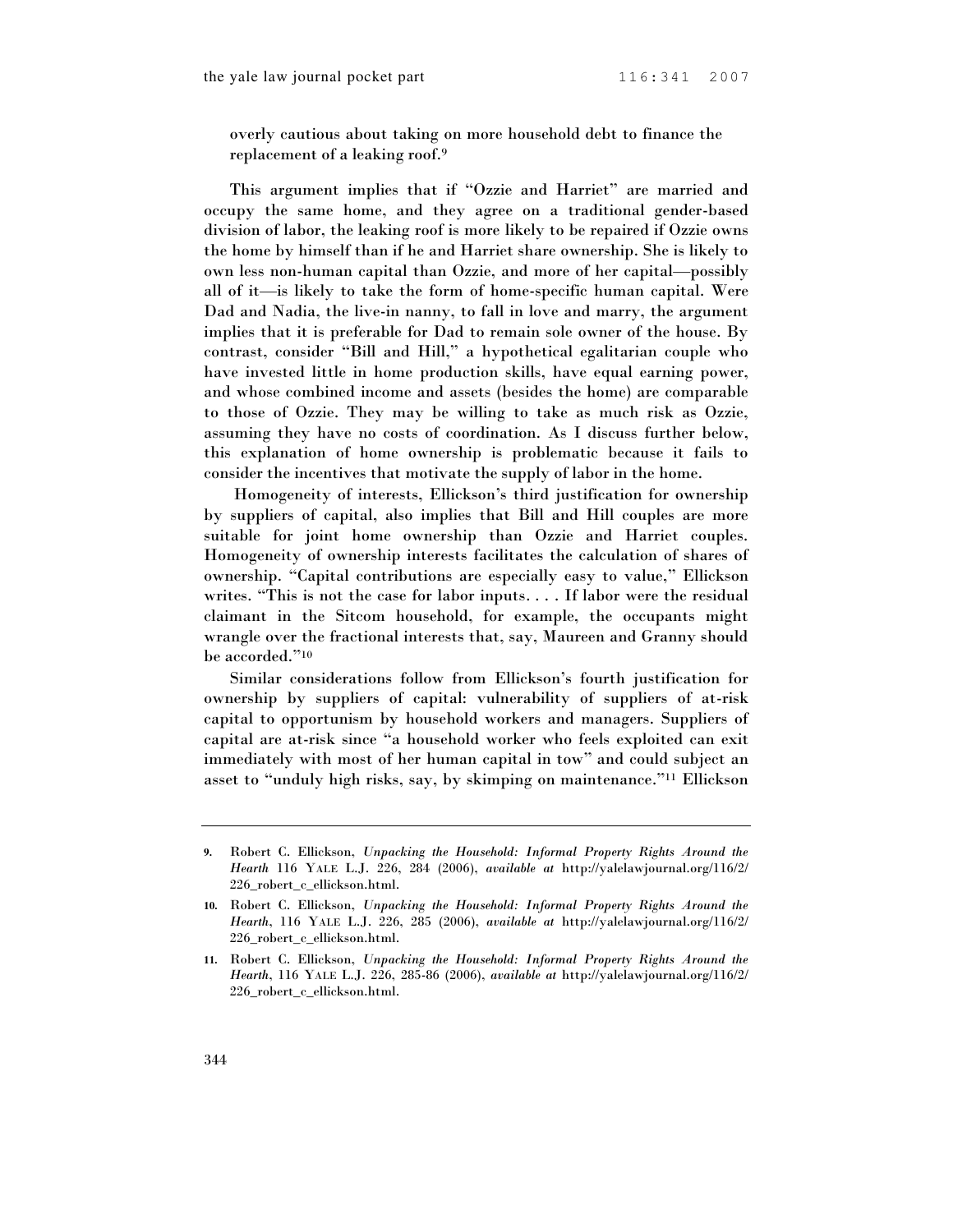states that occupants "are likely to recognize that [they can] best minimize their overall costs [by] bestowing ownership on those among them who are equity investors." Thus, he seems to estimate that suppliers of capital have more to lose from workers' opportunism and malfeasance than workers have to lose from the opportunism and malfeasance of capital suppliers.

Thus, the four reasons summarized above explain why, "[l]ike participants in a business firm, members of a household typically confer ownership on providers of at-risk capital, not on occupants who labor within the home."<sup>12</sup> The evidence provided in the article consists of (1) intentional communities' implicit recognition of the advantages of conferring ownership on providers of capital<sup>13</sup> and  $(2)$  the predominant ownership patterns of conventional households that were originally introduced in ancient Mesopotamia, Egypt, and Israel.14 I am concerned about the parallels between such ancient households and the Anglo-American coverture system,15 and don't see how such evidence can provide much guidance for modern households.

Rather than following Ellickson in viewing married suppliers of household labor with no access to capital as willingly bestowing ownership on spouses who supply capital, I prefer to see household occupants who actually or potentially supply labor in married household economies as participants in market and "collective bargaining" processes with household occupants who actually or potentially supply capital in these economies.<sup>16</sup> As is the case in monetary economies, suppliers of labor and capital in married household economies have different interests to the extent that

- **13.** Robert C. Ellickson, *Unpacking the Household: Informal Property Rights Around the Hearth*, 116 YALE L.J. 226, 286 (2006), *available at* http://yalelawjournal.org/116/2/ 226\_robert\_c\_ellickson.html.
- **14.** Robert C. Ellickson, *Unpacking the Household: Informal Property Rights Around the Hearth*, 116 YALE L.J. 226, 286-87 (2006) (citing Robert C. Ellickson & Charles DiA. Thorland, *Ancient Land Law: Mesopotamia, Egypt, Israel*, 71 CHI.-KENT L. REV. 321, 354-57 (1995)), *available at* http://yalelawjournal.org/116/2/226\_robert\_c\_ellickson.html.
- **15.** The breakdown of the coverture system is discussed in Robert C. Ellickson, *Unpacking the Household: Informal Property Rights Around the Hearth*, 116 YALE L.J. 226, 239-40 (2006), *available at* http://yalelawjournal.org/116/2/226\_robert\_c\_ellickson.html.
- **16.** *See* SHOSHANA GROSSBARD-SHECHTMAN, ON THE ECONOMICS OF MARRIAGE: A THEORY OF MARRIAGE, LABOR, AND DIVORCE (1993), *available at* http://wwwrohan.sdsu.edu/faculty /sgs/documents/on\_the\_economics\_of\_marriage/table\_of\_contents.htm.

**<sup>12.</sup>** Robert C. Ellickson, *Unpacking the Household: Informal Property Rights Around the Hearth*, 116 YALE L.J. 226, 233 (2006), *available at* http://yalelawjournal.org/116/2/ 226\_robert\_c\_ellickson.html.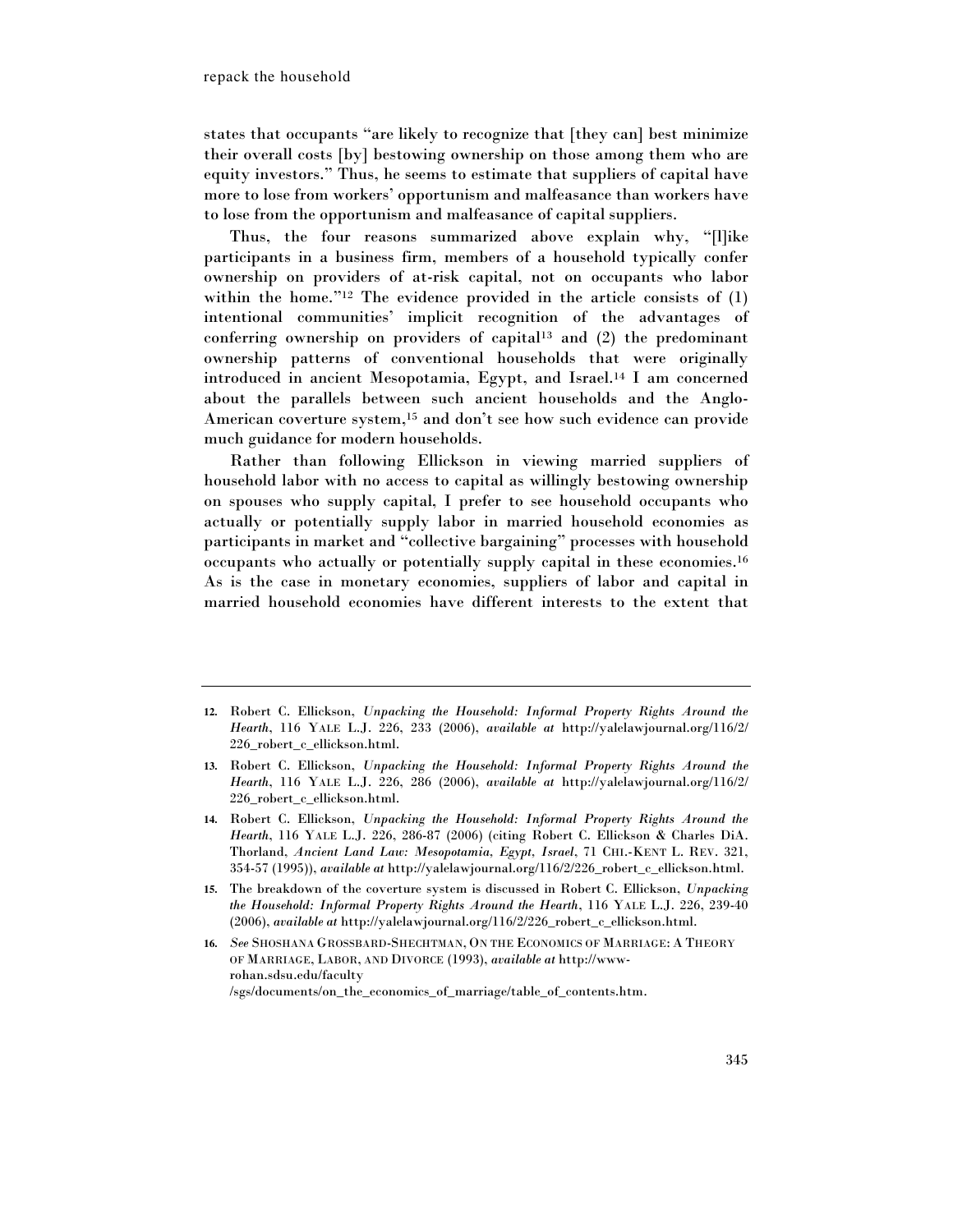they each want a larger share of the household surplus.17 Such diverging interests—exacerbated the more joint household occupancy is expected to be of limited duration—help explain why in the United States community property states were significantly less likely to enact legislation to overturn coverture than states following the common law.18 Under coverture, capital-owning husbands did not have to worry about losing control over capital in case of divorce. The abolition of coverture involved a redistribution of surplus from capital-owning men to homemaking women everywhere. However, in a community property state it implied more losses to an Ozzie—compelled to attribute half of the marital assets to a Harriet than in a common law state, where judges tended to attribute to a divorced Harriet less than half the marital assets. Therefore, relative to men in common law states, men in community property states were more likely to vote against the abolition of coverture.

Furthermore, Ellickson's focus on incentives for capital suppliers leads him to overlook the role of incentives for suppliers of household labor. Ellickson's second and fourth reasons—(2) capital suppliers will provide better maintenance,<sup>19</sup> and  $(4)$  capital suppliers have incentives to exercise control responsibly20—imply that economically rational young men or women with capital and stay-at-home spouses will buy homes in their own names, and that only employed spouses like Bill and Hill will jointly own their homes. Most couple relationships in contemporary liberal societies are not of the Bill-and-Hill type: they involve specialization between a principal breadwinner/supplier of capital and a principal household manager who supplies more labor.<sup>21</sup>

- **17.** In the monetary economy this mostly takes the form of a competitive market process based on the price mechanism. For a comparison of household economies with monetary economies, see Shoshana Grossbard-Shechtman, *Marriage and the Economy*, *in* MARRIAGE AND THE ECONOMY 1, 1-3 (Shoshana A. Grossbard-Shechtman ed., 2003).
- **18.** This finding is reported in Rick Geddes & Dean Lueck, *The Gains from Self-Ownership and the Expansion of Women's Rights*, 92 AM. ECON. REV .1079, 1088 (2002).
- **19.** Robert C. Ellickson, *Unpacking the Household: Informal Property Rights Around the Hearth*, 116 YALE L.J. 226, 284 (2006), *available at* http://yalelawjournal.org/116/2/ 226\_robert\_c\_ellickson.html.
- **20.** Robert C. Ellickson, *Unpacking the Household: Informal Property Rights Around the Hearth*, 116 YALE L.J. 226, 286 (2006), *available at* http://yalelawjournal.org/116/2/ 226\_robert\_c\_ellickson.html.
- **21.** Relative to men, women are more likely to work part-time or not at all. For example, Current Population Survey data for 2000 indicate that 42.8% of all married U.S. women ages thirty to thirty-four were working full-time year-round, whereas this was the case of 85.9% of married men ages thirty-two to thirty-six. *See* Shoshana Grossbard-Shechtman & Shoshana Neuman, *Marriage and Work for Pay*, *in* MARRIAGE AND THE ECONOMY: THEORY AND EVIDENCE FROM ADVANCED INDUSTRIALIZED SOCIETIES 222, 224 (Shoshana A. Grossbard-Shechtman ed., 2003). Using data from the Current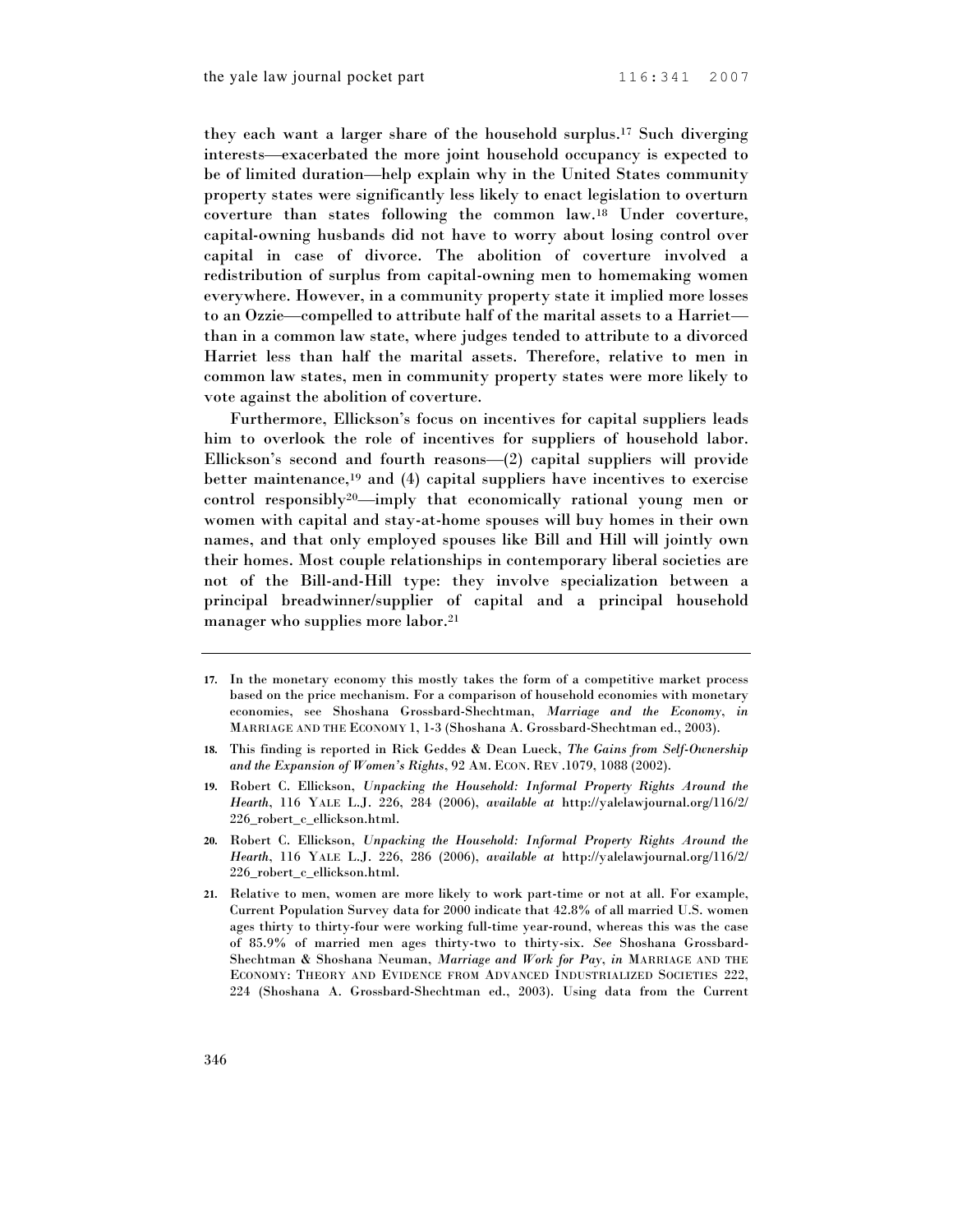Whether in the context of firms or households, an optimal governance structure needs to protect and motivate workers as well as capital suppliers. Workers in household production incur opportunity costs that increase with their earning power.22 One expects that the more hours a worker engages in household production, and the more she invests in human capital that enhances productivity in such production, the higher the compensation she requires. I call this compensation the "quasi-wage" for household labor.23 In the United States the legal system discourages the supply of household work by making it difficult to combine the processes of specialization and exchange so prevalent in the monetary economy. The law often dismisses implicit household contracts involving the exchange of one spouse's household work for access to the other spouse's income.24 Ellickson reinforces underproduction in household economies and underinvestment in the human capital that enhances productivity in marital household production by failing to recognize the counterpart to breadwinners' concerns about opportunistic workers: opportunistic breadwinners may discontinue implicit household employment contracts.25 One sound economic argument for offering home ownership to household workers and managers is that being offered access to housing by the breadwinning

Population Surveys of 1972-1973, Philip Cohen found that the percentage of prime-age women who classified themselves as "keeping house" stood at 52.8%. *See* Philip N. Cohen, *The Gender Division of Labor: "Keeping House" and Occupational Segregation in the United States*, 18 GENDER & SOC'Y 239, 245-47 (2004). During those years the percentage of women ages 16 and older not in the labor force stood at 55.7%, based on the average labor force participation rate for women 16 years and over for 1972 and 1973. *See* UNITED STATES DEP'T OF LABOR, BUREAU OF LABOR STAT., TABLE 2: EMPLOYMENT STATUS OF THE CIVILIAN NONINSTITUTIONAL POPULATION 16 YEARS AND OVER BY SEX, 1970-2002 ANNUAL AVERAGES (2005), *available at* http://www.bls.gov/cps/wlf-table2-2005.pdf. This suggests a high correlation between "women keeping house" and "women out of the labor force." The last year that the CPS asked whether people were keeping house was 1993. *See* Cohen, *supra*, at 245-47.

- **22.** *See* Amyra Grossbard-Shechtman, *A Theory of Allocation of Time in Markets for Labour and Marriage*, 94 ECON. J*.* 863 (1984); SHOSHANA GROSSBARD-SHECHTMAN, ON THE ECONOMICS OF MARRIAGE: A THEORY OF MARRIAGE, LABOR, AND DIVORCE (1993), *available at* http://wwwrohan.sdsu.edu/faculty/sgs/documents/on\_the\_economics\_of\_marriage/ table\_of\_contents.htm.
- **23.** *See* SHOSHANA GROSSBARD-SHECHTMAN, ON THE ECONOMICS OF MARRIAGE: A THEORY OF MARRIAGE, LABOR, AND DIVORCE (1993), *available at* http://wwwrohan.sdsu.edu/faculty/sgs/documents/on\_the\_economics\_of\_marriage/table\_of\_content s.htm.
- **24.** *See* VIVIANA A. ZELIZER, THE PURCHASE OF INTIMACY (2005).

**<sup>25.</sup>** Ellickson recommends unilateral gift exchanges of household service rather than such contracts. *See, e.g.*, Robert C. Ellickson, *Unpacking the Household: Informal Property Rights Around the Hearth*, 116 YALE L.J. 226, 248-49 (2006), *available at* http://yalelawjournal.org/116/2/226\_robert\_c\_ellickson.html.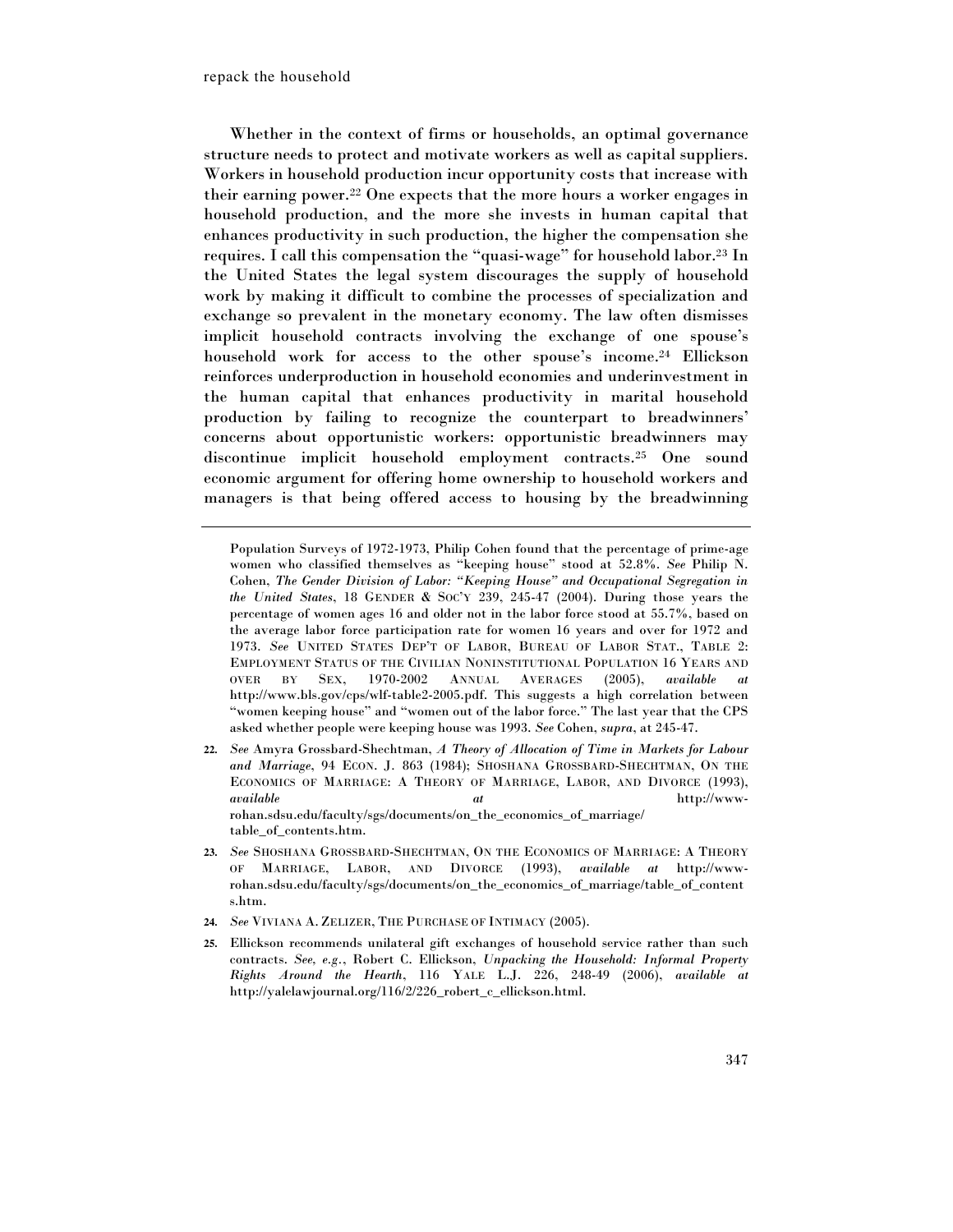spouse is a form of quasi-wage for work in marital household production such as meal preparation, lawn care, child care, elder care, and care for lovers.26 High levels of joint homeownership by married couples indicate that many spouses who principally supply labor—not capital—to the household co-own their homes.27 Capital suppliers may thus agree to co-own with the people who work for them in their homes as a way to obtain higher satisfaction from the home-produced goods they consume.

Ellickson's imbalanced emphasis on the rights of capital suppliers at the expense of those of household workers could further undermine not only the production of meals and homemaking in the unpacked household, but also the supply of home-produced childcare, eldercare, and other essential functions of households that respond to the proper incentives. Discouraging home ownership by those who manage the details of such essential activities, and who need more rather than fewer incentives to engage in household production, is placing more nails in the coffin of advanced industrialized societies.

*Shoshana Grossbard is Professor of Economics at San Diego State University and editor of the* Review of Economics of the Household *published by Springer. She has published on the economics of marriage in the* American Economic Review*, the* Journal of Political Economy*,* Economic Journal*, the* Journal of Marriage and the Family*, and with Cambridge University Press. She wishes to thank Howard Charles Yourow, S.J.D. for his valuable help in the preparation of this Response, and the editorial staff of* The Yale Law Journal Pocket Part *for their useful comments.* 

Preferred Citation: Shoshana Grossbard, *Repack the Household: A Response to Robert Ellickson's* Unpacking the Household, 116 YALE L.J.

**<sup>26.</sup>** I am interpreting as compensation for work in household production the value of home equity that household working spouses obtain via marriage beyond what they personally contribute to that equity. Another commonly observed de facto compensation for work in marital household production is that breadwinning spouses share their income with spouses who manage the home, implying compensation at half of the employed spouse's hourly wage. Not inconsistent with this interpretation, Susan Moller Okin advocates that each spouse receive half of any paycheck earned for work performed outside the household. *See* SUSAN MOLLER OKIN, JUSTICE, GENDER, AND THE FAMILY 180-81 (1989).

**<sup>27.</sup>** For instance, according to Ellickson, in 1980, almost 70% of Bucks County, Pennsylvania, deeds named a husband and wife as co-grantees. Robert C. Ellickson, *Unpacking the Household: Informal Property Rights Around the Hearth*, 116 YALE L.J. 226, 261 (2006), *available at* http://yalelawjournal.org/116/2/226\_robert\_c\_ellickson.html. According to a 2005 survey by the National Association of Realtors (NAR), 68% of all homebuyers were couples. *See id.* at 261 n.125.